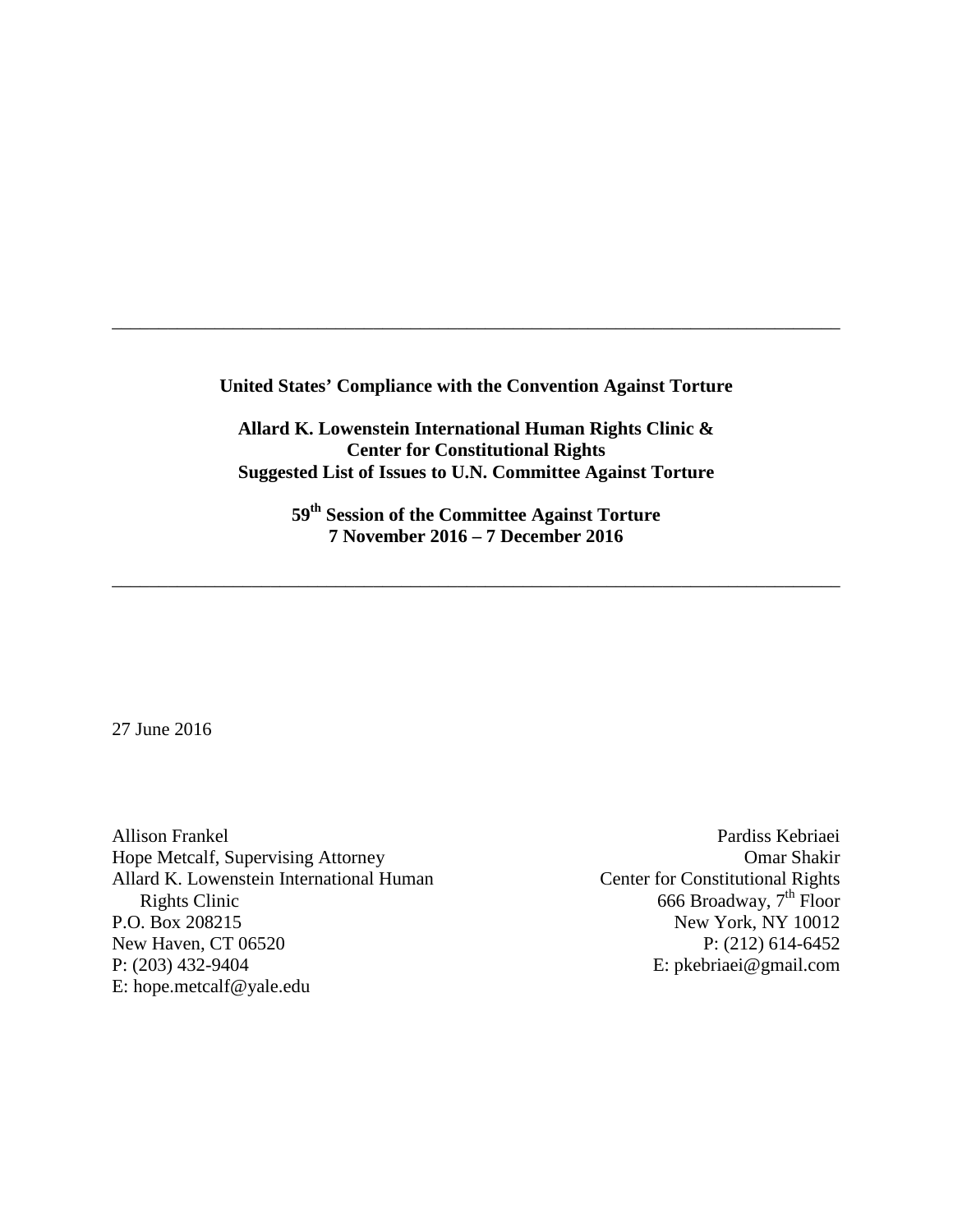## I. **SPECIAL ADMINISTRATIVE MEASURES: ISSUE SUMMARY**

The United States government subjects certain categories of defendants and convicted prisoners to near-total sensory deprivation and social isolation. Since  $9/11$ , the policy – a regime of regulations known as "Special Administrative Measures" or "SAMs" – has primarily targeted people suspected of terrorism-related offenses.[1](#page-1-0) Prisoners under SAMs are typically locked in their cells for twenty-two to twenty-four hours per day and are forbidden from speaking with other inmates, among other restrictions. For pretrial detainees, the imposition of SAMs is fundamentally coercive, as defendants may agree to cooperate with the prosecution in part to alleviate the acute distress of their conditions. The few people – immediate family members and lawyers – allowed contact with SAMs prisoners are monitored and generally forbidden from sharing any of their communications with third parties. Thus, the full extent of the government's actions and their impact are completely shielded from the outside world.

Public information about the use of SAMs is scarce. The U.S. government has refused to respond to Freedom of Information Act ("FOIA") requests seeking information on, among other things, exactly who and how many individuals are subject to SAMs, where they are being held, and what their measures entail. However, available data show that the Department of Justice has drastically increased its use of these measures in the wake of the September 11, [2](#page-1-1)001 attacks.<sup>2</sup> Existing data also suggest that, since then, SAMs have been disproportionately imposed on Muslim men accused of terrorism.<sup>[3](#page-1-2)</sup>

These measures, in compounding the isolation of individuals already held in solitary confinement, constitute torture and/or cruel, inhuman and degrading treatment in violation of the U.N. Convention Against Torture and other Cruel, Inhuman or Degrading Treatment or Punishment. We respectfully request that the Committee ask the United States to provide more information as to the manner in which it imposes this extreme form of isolation.

<span id="page-1-0"></span><sup>&</sup>lt;sup>1</sup> Public information about SAMs is largely lacking. The conclusions and descriptions in this submission are based on the available data.

<span id="page-1-1"></span> $^2$  Human Rights Watch & Columbia Law School Human Rights Institute, Illusion of Justice: Human<br>Rights Abuses in US Terrorism Prosecutions 143-44 (2014) ("Illusion of Justice").

<span id="page-1-2"></span><sup>&</sup>lt;sup>3</sup> Laura Rovner & Jeanne Theoharis, *Preferring Order to Justice*, 61 AM. U. L. REV. 1331, 1370; 1407 (2012).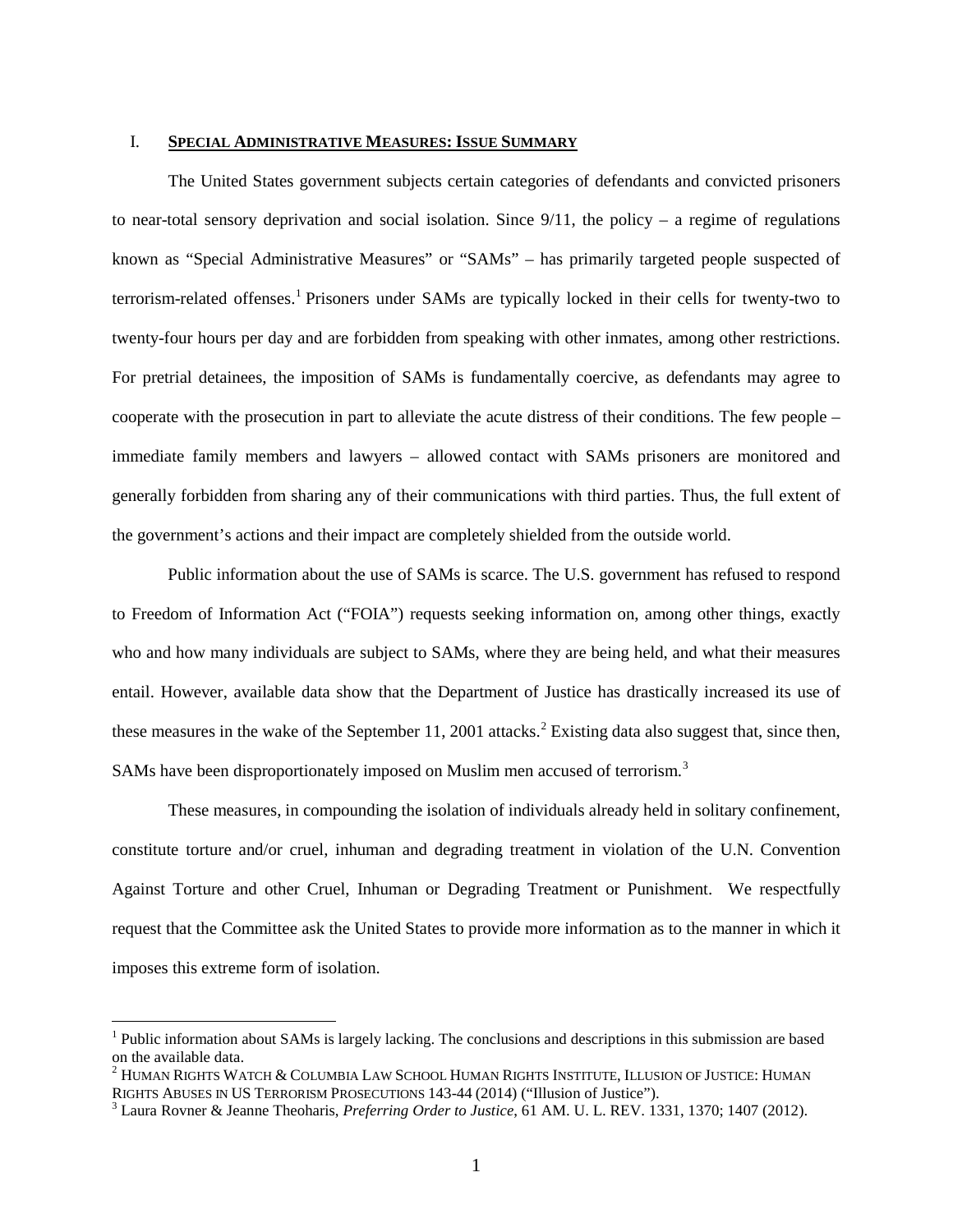#### A. **Overview of SAMs**

Unlike other forms of isolation, which are imposed by the Bureau of Prisons ("BOP"), SAMs are imposed by the Attorney General.<sup>[4](#page-2-0)</sup> The Attorney General may order the director of the BOP to impose a variety of restrictions on a prisoner's communications within and outside of the prison. The standard for such imposition is highly discretionary, and depends on the Attorney General's determination that there is a "danger that the inmate will disclose information that would pose a threat to national security"<sup>[5](#page-2-1)</sup> or that the inmate's communications would pose a "substantial risk of death or serious bodily inmates to persons."[6](#page-2-2)

The consequences of the Attorney General's determination are severe. The government may limit a prisoner's "correspondence, visiting, interviews with representations of the news media, and use of telephone, as is reasonably necessary to prevent the disclosure of classified information."[7](#page-2-3) This list is non-exhaustive. SAMs typically deny prisoners the opportunity to communicate in any form with other prisoners or with anyone outside the prison, other than immediate family members and attorneys, who must be cleared by the government. Even those communications are restricted and monitored. The government imposes these harsh measures not only on people convicted of crimes, but also on pre-trial detainees who must be presumed innocent under the law.

There are no effective administrative means to challenge the imposition of SAMs. Regulations require the BOP to provide detainees with notice that SAMs have been imposed and the basis for their imposition. However, notice "may be limited in the interest of prison security or safety or national security."<sup>[8](#page-2-4)</sup> In practice, inmates are rarely, if ever, provided with information regarding the basis for the imposition of these restrictions beyond boilerplate statements that the inmate poses a threat to safety and security. Additionally, the government ostensibly conducts annual reviews of SAMs, but there is typically

<span id="page-2-0"></span><sup>4</sup> 28 CFR §§ 501.2(a); 501.3(a).

<span id="page-2-1"></span> $5$  28 CFR § 501.2(a).

 $6$  28 CFR 501.3(a).

<span id="page-2-3"></span><span id="page-2-2"></span><sup>7</sup> *Id.*

<span id="page-2-4"></span> $828$  CFR §§ 501.2(b); 501.3(b).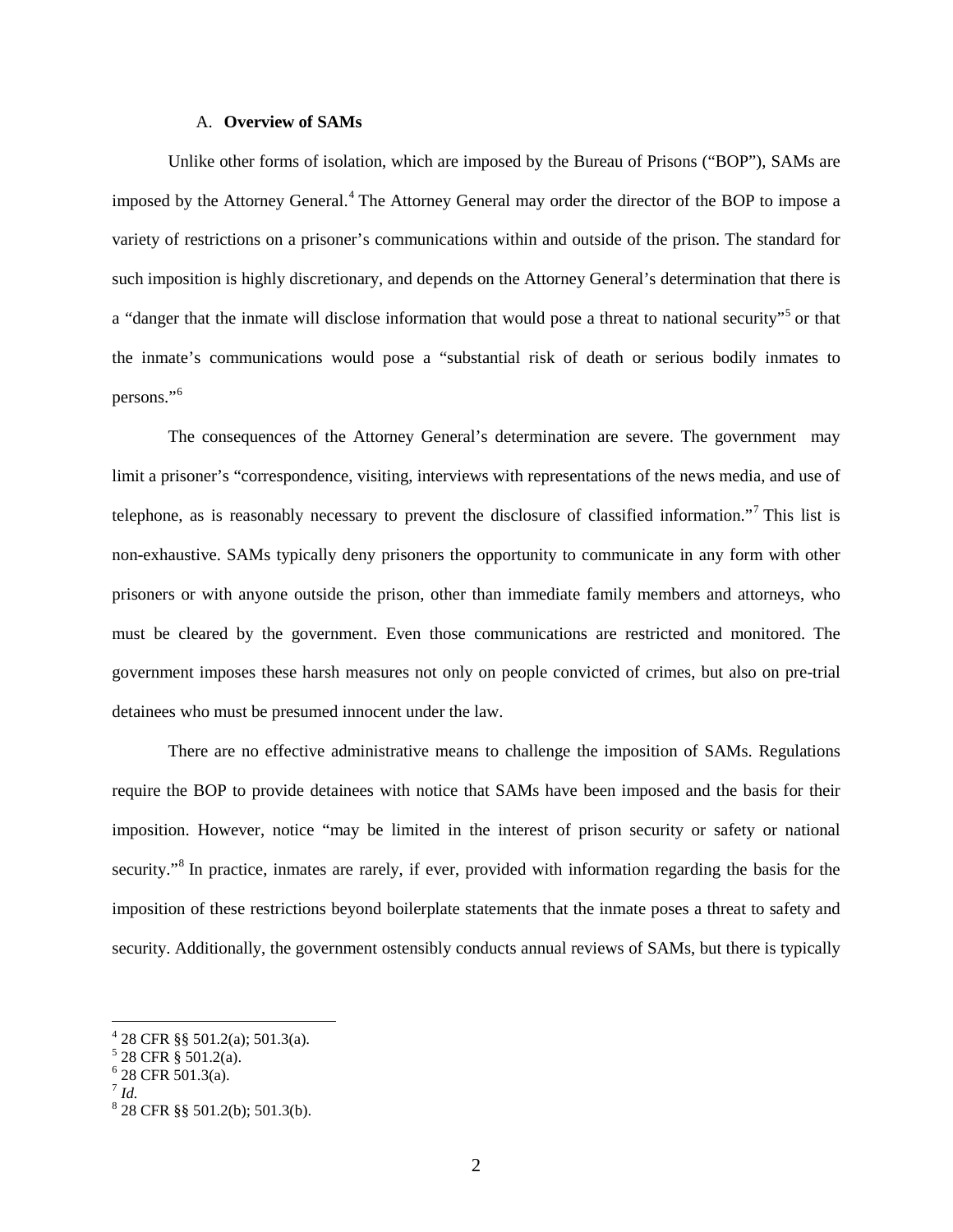no explanation of the reasons for the SAMs or how the detainee might earn the lifting of the restrictions; the detainee simply receives a notice that the SAMs will or will not be continued.<sup>[9](#page-3-0)</sup>

The Attorney General may authorize SAMs for up to one year and renew them continuously, for as long as a given prisoner's sentence.<sup>[10](#page-3-1)</sup> For example, Ahmed Abu Ali, a prisoner currently incarcerated in ADX, has been held under SAMs and in solitary confinement continuously since 2005, beginning with his pretrial detention, through his criminal trial, and now for years post-conviction. He is serving a life sentence, meaning his SAMs could be renewed each year for the rest of his life.

### B. **An Extreme Manifestation of Solitary Confinement**

SAMs are an extreme form of isolation. These measures severely limit prisoners' abilities to communicate with others, learn what is happening outside of their prison walls, and practice their religion where group prayer is a tenet. SAMs also shield prisoners' thoughts and feelings from the public, by barring anyone who is permitted to communicate with a SAMs prisoner from sharing what they said to any unauthorized third party. The total isolation of prisoners under SAMs can cause serious psychological and physical health effects.

SAMs deprive prisoners of virtually all human contact. Prisoners in the Administrative Maximum ("ADX") "Supermaximum" prison in Florence, Colorado, where many SAMs prisoners are incarcerated, are confined by themselves in 75.5 square-foot cells for twenty-two to twenty-four hours a day.<sup>[11](#page-3-2)</sup> They typically are allowed up to only five hours of out-of-cell time a week, alone, in an outdoor cage hardly bigger than their cell.<sup>[12](#page-3-3)</sup> And in addition to the already profoundly isolating features of solitary confinement for other prisoners, inmates under SAMs are generally forbidden from speaking even with other inmates *in* the prison, for instance by yelling through the walls or while outside their cells. [13](#page-3-4) They are completely and utterly isolated from other human beings.

<span id="page-3-0"></span><sup>&</sup>lt;sup>9</sup> See 28 CFR §§ 501.2(c); 501.3(c).

<span id="page-3-3"></span><span id="page-3-2"></span>

<span id="page-3-1"></span><sup>&</sup>lt;sup>10</sup> See 28 C.F.R. § 501.3 (c).<br><sup>11</sup> ILLUSION OF JUSTICE, *supra* note 2 at 146.<br><sup>12</sup> Id.; Rovner & Theoharis, *Preferring Order to Justice*, *supra* note 3 at 1405.<br><sup>13</sup> ILLUSION OF JUSTICE, *supra* note 2 144.

<span id="page-3-4"></span>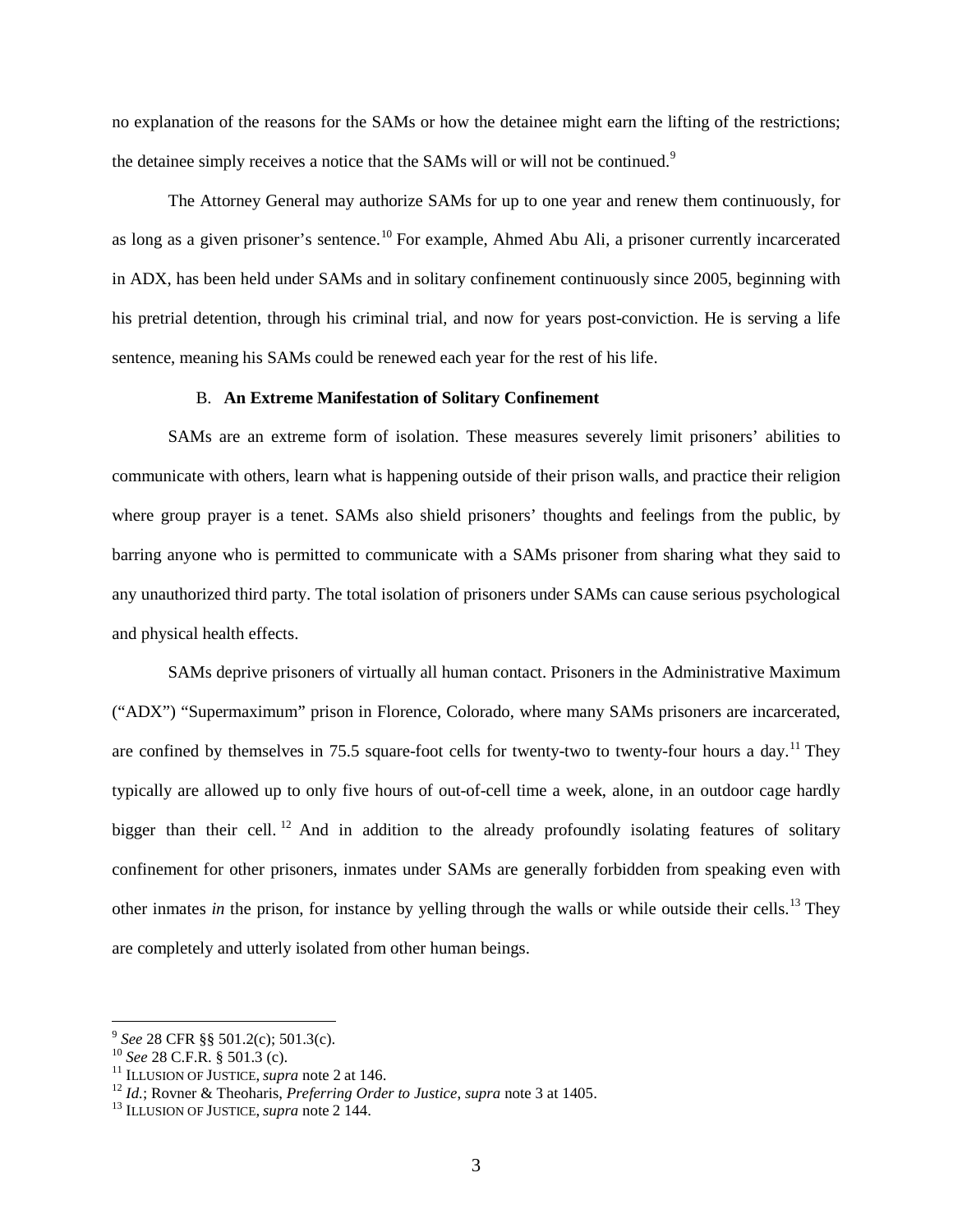SAMs also prevent prisoners from communicating with their loved ones. With few exceptions, communications with those outside of prison walls are restricted to only immediate family members and their attorneys, all of whom must have been cleared by the U.S. government as a condition of access.<sup>[14](#page-4-0)</sup> Even then, prisoners under SAMs can generally only write to one family member per week, using three double-sided pages of 8.5 x 11 paper, and place one to three fifteen-minute family phone calls per month.<sup>[15](#page-4-1)</sup> All of their communications are monitored. Non-legal visits generally require two weeks' notice and are limited to one adult at a time. The visits are strictly non-contact, prohibiting even a brief embrace upon entering or leaving the prison, and can be limited to four one-hour visits per month.<sup>[16](#page-4-2)</sup>

Moreover, SAMs impose a gag order not only on the SAMs prisoner, but also on the person's family and attorneys, prohibiting them under threat of criminal prosecution from revealing anything the prisoner has said to unauthorized third parties.<sup>[17](#page-4-3)</sup> Communication with the media is also explicitly prohibited. As a result, the prisoner's thoughts, feelings, actions, and treatment are virtually completely hidden from the outside world. This creates a unique chilling effect not only on advocacy but also accountability, as lawyers and family members "face prosecution if they provide details of any conversation or interaction with the detainee, thus making it illegal to speak out publicly against the damage the SAMs are having on the inmate."<sup>[18](#page-4-4)</sup>

SAMs can also severely restrict prisoners' religious practices – one of the few sources of comfort for many people in confinement. Muslim prisoners for the most part cannot engage in group prayer, and some have been denied access to imams, Qu'rans, and halal food. Some prisoners have reported that prison guards purposefully target Muslims, for instance by blasting the radio or delivering food while Muslim prisoners are praying, knowing they cannot say anything during prayer.<sup>[19](#page-4-5)</sup>

<span id="page-4-0"></span> $^{14}$  Id.

<span id="page-4-2"></span>

<span id="page-4-4"></span><span id="page-4-3"></span>

<span id="page-4-1"></span><sup>&</sup>lt;sup>15</sup> *Id.* at 145; 149.<br><sup>16</sup> *Id.* at 149.<br><sup>17</sup> *Id.* at 141.<br><sup>18</sup> Rovner & Theoharis, *Preferring Order to Justice*, *supra* note 3 at 1371-72.

<span id="page-4-5"></span><sup>19</sup> ILLUSION OF JUSTICE, *supra* note 2 at 117.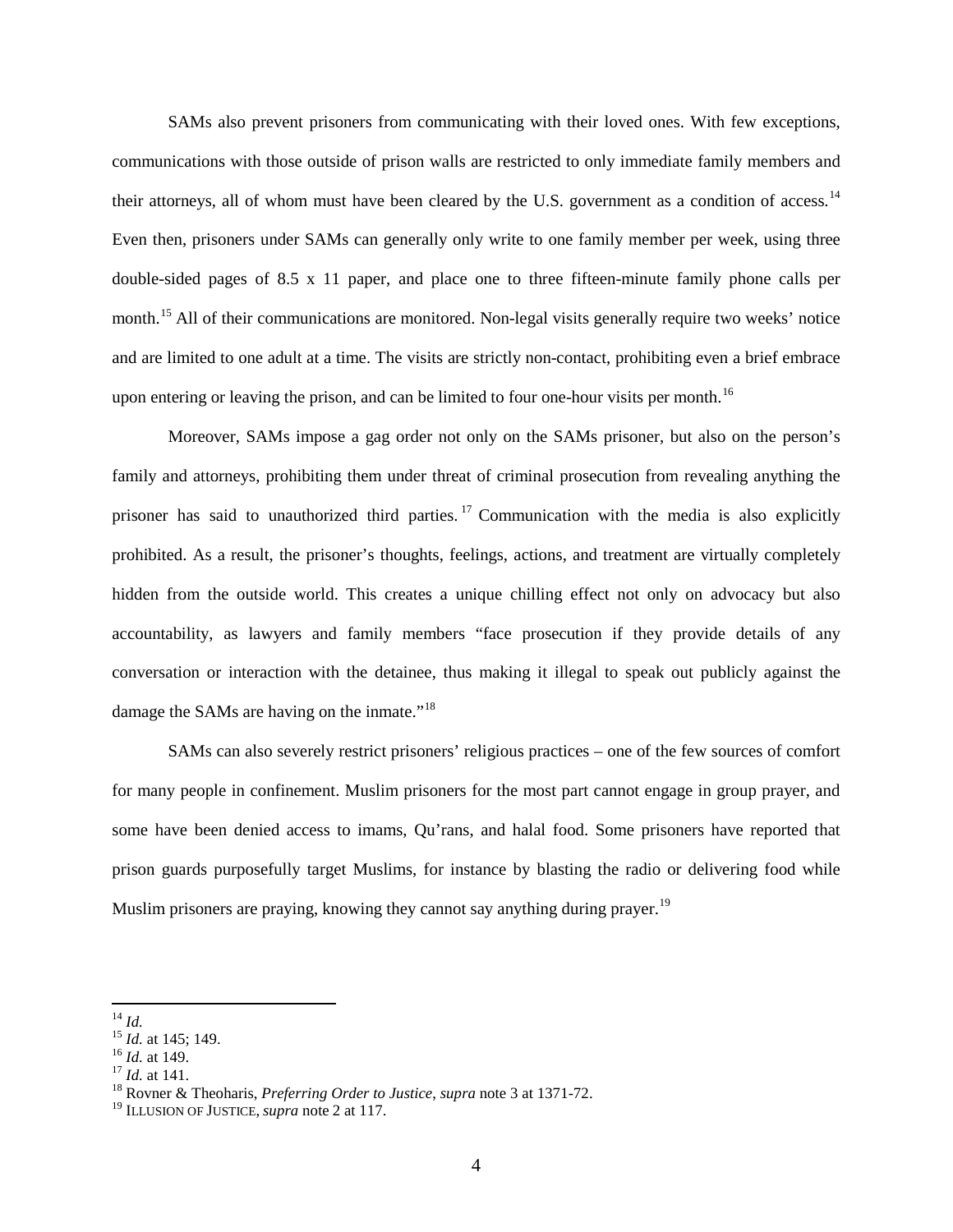SAMs not only inhibit a person's capacity to reach out to others, they also restrict prisoners' ability to know what is happening beyond prison walls. SAMs typically ban or severely limit access to newspapers, books, television, and radio.<sup>[20](#page-5-0)</sup> Opportunities for education and other rehabilitative and recreational activities are rare, and generally do not allow for any human contact with other prisoners or even instructors.<sup>[21](#page-5-1)</sup>

This total isolation, which can last for years, causes severe psychological and physical harm. The psychological effects of long-term solitary confinement mirror the effects of other forms of torture or trauma, including anxiety, panic, paranoia, hallucinations, self-mutilation, and suicide.<sup>[22](#page-5-2)</sup> Prolonged solitary confinement can also cause or exacerbate mental illness.<sup>[23](#page-5-3)</sup> As Juan Méndez, Special Rapporteur on Torture, observed, these effects may occur after just fifteen days.<sup>[24](#page-5-4)</sup> Some prisoners are held under SAMs for years.<sup>[25](#page-5-5)</sup> SAMs can also cause physical health issues. Uzair Paracha, who was held in isolation for two-and-a-half years pending trial, suffered a severe weakening of his eyesight, brought about by "having his entire world just a few feet away."[26](#page-5-6) His physical coordination also deteriorated, making it difficult to walk on stairs, and he developed breathing problems, particularly when he slept. $27$ 

## C. **Use of SAMs on Pre-Trial Detainees**

The U.S. government's imposition of SAMs on pre-trial detainees poses unique harms, including coercion to plead guilty and limiting meaningful attorney-client contact. Defendants who are incarcerated

<span id="page-5-0"></span> $^{20}$  *Id.* at 145. Under the auspices of public safety, the government has restricted access to articles related to politics, issues of the *Nation*, *Atlantic Monthly,* and *Time*, the world almanac, and President Obama's memoirs. Dec. of Mahmud Abouhalima at 40-41, *Ayyad v. Holder*, No. 5-cv-02653 (D. Colo); ILLUSION OF JUSTICE, *supra* note 2 at

<span id="page-5-1"></span><sup>146.&</sup>lt;br><sup>21</sup> Rovner & Theoharis, *Preferring Order to Justice*, *supra* note 3 at 1405.

<span id="page-5-2"></span><sup>&</sup>lt;sup>22</sup> Rovner & Theoharis, *Preferring Order to Justice*, *supra* note 3 at 1364 (citing Expert Report of Dr. Craig Haney at 7, *Silverstein v. Bureau of Prisons*, No. 1:07-cv-02471-PAB-KMT (D. Colo. Apr. 13, 2009)).

<span id="page-5-4"></span><span id="page-5-3"></span><sup>&</sup>lt;sup>23</sup> Stuart Grassian, *Psychiatric Effects of Solitary Confinement*, 22 WASH. U. J.L. & POL'Y 325, 329 (2006).<br><sup>24</sup> Special Rapporteur of the Human Rights Council, Interim Rep. of the Special Rapporteur on Torture and Oth Cruel, Inhuman or Degrading Treatment or Punishment in Accordance with General Assembly resolution 67/161, transmitted by Note of the Secretary-General, 76 U.N. Doc. A/68/295 (Aug. 2, 2013) (by Juan E. Méndez); *see also* Craig Haney, *Mental Health Issues in Long-Term Solitary and "Supermax" Confinement*, 49 CRIME & DELINQ. 124, 132 (2003) (stating such effects can be seen after ten days).

<span id="page-5-5"></span><sup>&</sup>lt;sup>25</sup> Arun Kundnani, *The Guantanamo in New York You're Not Allowed to Know About*, THE INTERCEPT (Feb. 5,  $^{2016)}$ .<br> $^{26}$  *Id.* 

<span id="page-5-7"></span><span id="page-5-6"></span> $^{27}$  *Id.*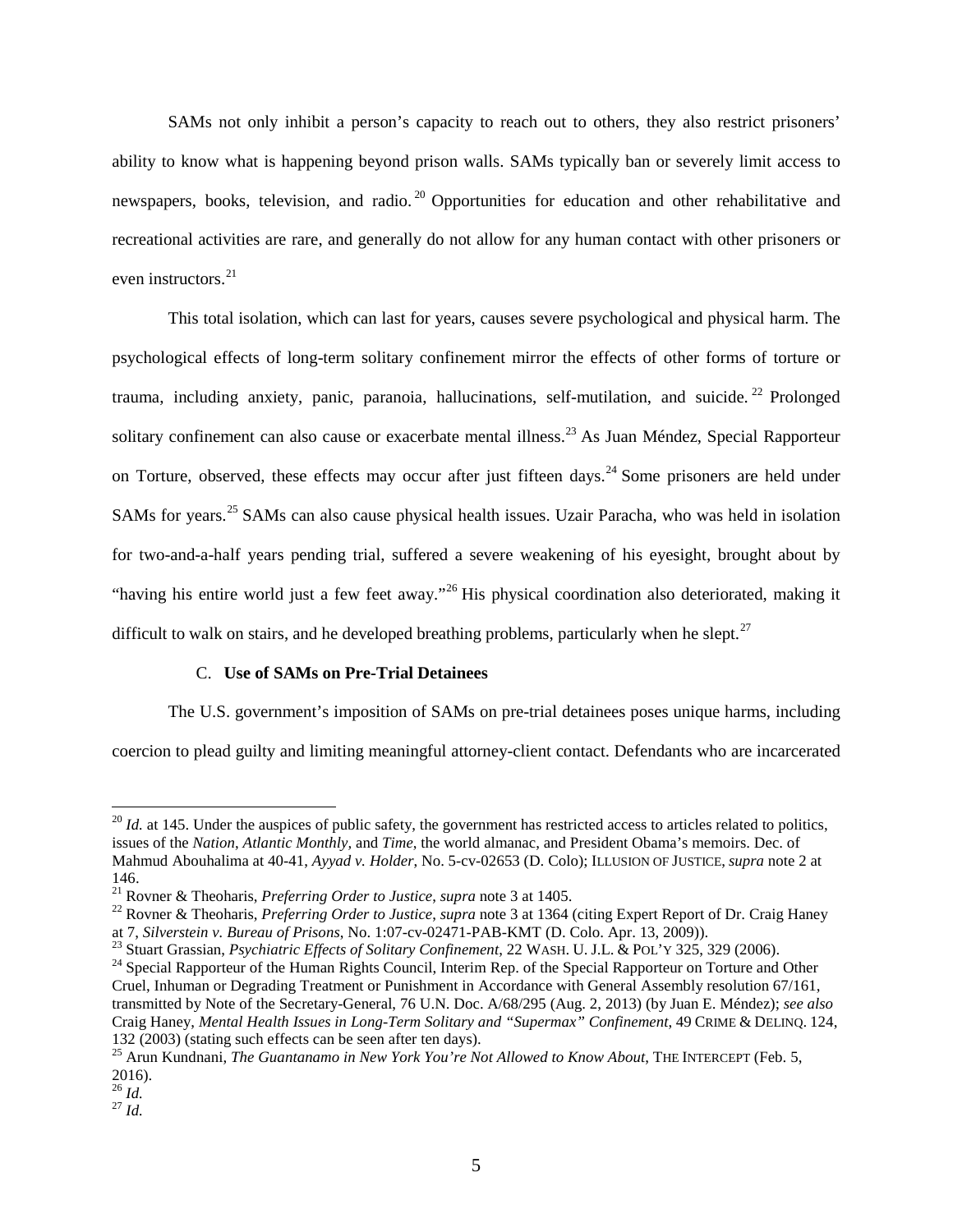pre-trial under any conditions are significantly more likely to cooperate and plead guilty than those that are released pending trial.<sup>[28](#page-6-0)</sup> The uniquely severe restrictions defendants under SAMs are forced to bear – sometimes for years at a time before trial – can place immense pressure on them to plead guilty in part to escape these harsh conditions.<sup>[29](#page-6-1)</sup>

Many attorneys believe SAMs are imposed precisely to coerce defendants into pleading guilty. SAMs, says Sean Maher, an attorney who has represented numerous clients under these restrictive measures, are "meant to bludgeon people into cooperating with the government, accepting a plea, or breaking their spirit."<sup>[30](#page-6-2)</sup> For instance, Uzair Paracha was incarcerated for months pending trial. Nine months after his arrest, when he refused to accept a plea deal, the government put Paracha under SAMs.<sup>[31](#page-6-3)</sup> Under the terms of his SAMs while he awaited trial, Paracha was prohibited from speaking with anyone inside the prison but his guards. After he was convicted, the government permitted him to communicate with other prisoners. <sup>[32](#page-6-4)</sup> "I faced the harshest part of the SAMs while I was innocent in the eyes of American law," Paracha said.<sup>[33](#page-6-5)</sup>

SAMs also create a climate of fear and suspicion, often rendering prisoners reluctant to trust their attorney – especially if he or she is appointed by the government. In many SAMs cases, the government can monitor an attorney's communications with their client, and most attorneys representing people under SAMs operate under the assumption that their conversations are being monitored. This leads to selfcensorship, preventing defendants from informing their lawyers of possible investigative avenues and

<span id="page-6-1"></span><sup>29</sup> *See* ILLUSION OF JUSTICE, *supra* note 2 at 200; David Thomas, *How Mohammed Warsame Became an Accidental "Terrorist*,*"* THE Nation (Nov. 27, 2013), *available at* [http://www.thenation.com/article/how-mohammed-warsame](http://www.thenation.com/article/how-mohammed-warsame-became-accidental-terrorist/)[became-accidental-terrorist/](http://www.thenation.com/article/how-mohammed-warsame-became-accidental-terrorist/) ("Studies show that people who are imprisoned before trial 'are far more often convicted, far more often given a prison term, and far more often given a long prison term than those people who obtain their release." By suffering punishment before trial, these defendants develop a fatalistic attitude toward their situation. Because they are also involuntarily accruing 'time served,' a plea bargain offer becomes attractive, regardless of their innocence."). *See also* Joshua L. Dratel, *Ethical Issues in Defending a Terrorism Case: How Secrecy and Security Impair the Defense of a Terrorism Case*, 2 CARDOZO PUB. L. POL'Y & ETHICS J. 81, 84 (2003) (noting nearly all defendants charged with terrorism-related crimes are denied bail).

<span id="page-6-0"></span><sup>28</sup> *See* Mary T.Phillips, New York Criminal Justice Agency, *A Decade of Bail Research in New York City* 116 (2012), *available at* http://www.nycja.org/library.php ("The data suggest that detention itself creates enough pressure to increase guilty pleas.").

<span id="page-6-3"></span><span id="page-6-2"></span><sup>&</sup>lt;sup>30</sup> Telephone interview with Sean Maher, Feb. 17, 2016 (on file with author).<br><sup>31</sup> ILLUSION OF JUSTICE, *supra* note 2 at 121.<br><sup>32</sup> Id.<br><sup>33</sup> Id.

<span id="page-6-4"></span>

<span id="page-6-5"></span>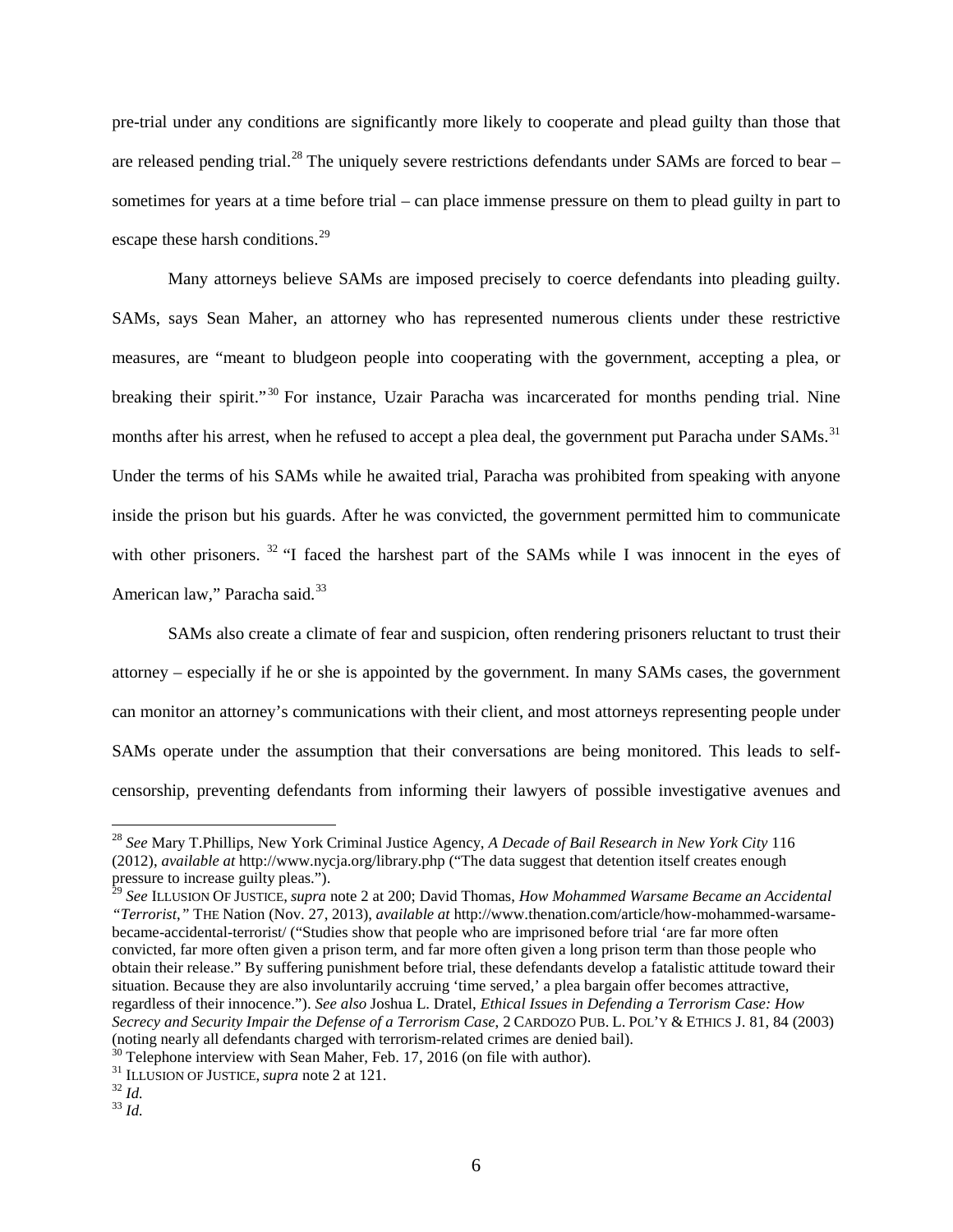hindering attorneys from discussing important trial strategy. Additionally, the psychological toll of SAMs on prisoners can render it nearly impossible for them to focus during meetings and communicate effectively with their attorneys.<sup>34</sup> Uncovering and crafting a defendant's narrative is vital in all cases, and particularly in death penalty cases, "not just because the punishment is greater but also because the project of capital defense cannot be done without the ability to construct a narrative."<sup>[35](#page-7-1)</sup> SAMs prevent counsel from creating a narrative because they cannot share the defendant's thoughts, feelings with the court, or with the family.

# D. **Effects of SAMs: The Case of Fahad Hashmi**

CCR client Fahad Hashmi, a U.S. citizen of Pakistani origin, spent over four years under SAMs, including three years pretrial. The effects he endured on his physical and mental health and his rights to a fair trial help illustrate the significant toll the measures exact.

From May 2007 to April 2010, the U.S. government held Hashmi under SAMs for nearly three years pending trial. The arrest stemmed from allegations that Hashmi allowed an acquaintance to store luggage, containing ponchos and socks, in his apartment, items that purported were later delivered to an Al Qaeda member in Pakistan. The charges, conspiracy to provide material support to Al Qaeda, carried a possible sentence of seventy years. Hashmi initially refused to cooperate with federal prosecutors, at which point the government imposed SAMs, despite the fact that Hashmi had not engaged in any threats or acts of violence. [36](#page-7-2)

For nearly three years, Hashmi spent twenty-three hours a day in a small cell in the Metropolitan Correctional Center in New York City. Prison officials subjected Hashmi to video and audio surveillance around the clock, including during bathroom and shower breaks.<sup>[37](#page-7-3)</sup> He was barred from seeing or communicating with other detainees, even during his brief periods out of cell. That one hour of

<span id="page-7-0"></span> $34$  Rovner & Theoharis, *Preferring Order to Justice*, *supra* note 3 at 1366.

<span id="page-7-2"></span>

<span id="page-7-1"></span><sup>&</sup>lt;sup>35</sup> Interview with Denny LeBeouf, Yale Law School (Feb. 5, 2016) (on file with author).<br><sup>36</sup> Jeanne Theoharis, *My Student, the 'Terrorist'*, THE CHRONICLE OF HIGHER EDUCATION (Apr. 3, 2011); Amnesty<br>International, Lette

<span id="page-7-3"></span> $^{37}$  Jeanne Theoharis, *The unfair trial of Syed Fahad Hashmi*, SLATE (Apr. 27, 2010).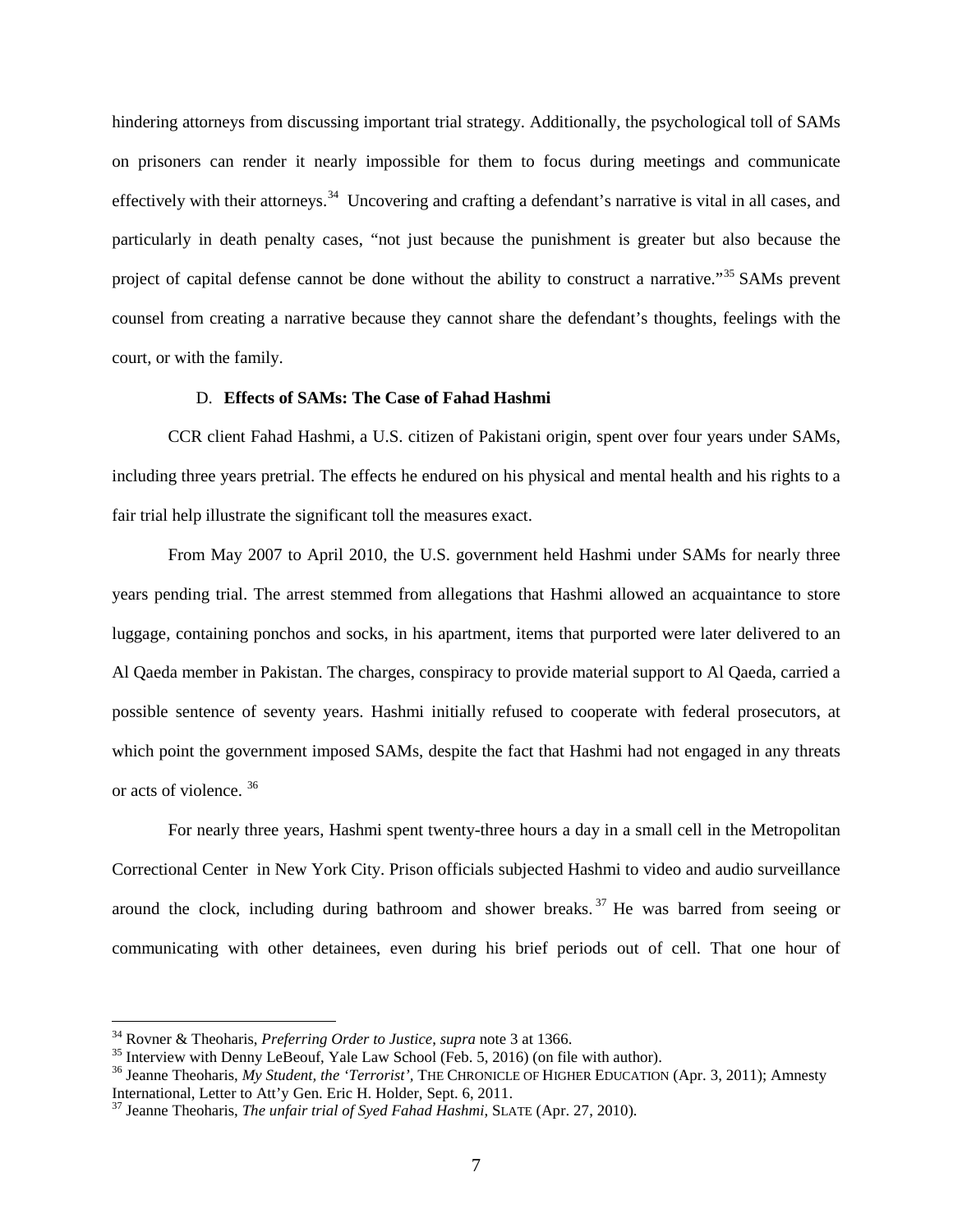"recreation" occurred in isolation in a confined space without fresh air.<sup>[38](#page-8-0)</sup> By the time of his trial, he had not seen the sun for more than four years.

The SAMs also severely restricted Hashmi's communication with the outside world. The measures prohibited him from communicating with anyone but his lawyers, his parents and his brother.<sup>[39](#page-8-1)</sup> His family visits were limited to a little over one hour with one person every other week, which prison officials could and did revoke as punishment.[40](#page-8-2) Letters to his family were limited to one person per week using no more than three pieces of paper. Under the SAMs, Hashmi could only read newspapers over a month old that were pre-screened by the authorities.

One of Hashmi's college professors who attended Hashmi's pre-trial hearings observed his mental health "deteriorating" over time. She noted that he "used to pay attention to everything happening in court, constantly taking to his lawyer and for brief moments entering and leaving the court, making eye contact and smiling at people in the audience;" however, with each day under SAMs, he "appear[ed] less focused and more jittery" and "much more withdrawn."<sup>[41](#page-8-3)</sup> Hashmi's attorneys also publicly warned that the conditions of confinement under SAMs would "cause lasting psychological, emotional, and physical damage" that would impact "Hashmi's ability to assist counsel in preparing for trial."<sup>[42](#page-8-4)</sup> Because of the gag they were themselves subject to, however, they could not say more about the basis for their concerns. And while members of the press attempted to report on Hashmi's conditions and pre-trial proceedings, journalists were also limited in the scrutiny they could bring to bear because of the explicit prohibition in Hashmi's SAMs on contact with the media.

After nearly three years of being held under SAMs and in solitary confinement pre-trial, Hashmi pleaded guilty on the eve of his trial to one count of material support in exchange for a fifteen-year

<span id="page-8-3"></span>

<span id="page-8-0"></span> $38$  Id.

<span id="page-8-2"></span><span id="page-8-1"></span><sup>&</sup>lt;sup>39</sup> *Id.* 40 *Id.*<br><sup>40</sup> *Id.* 41 William Fisher, *Hashmi: Finally, A Trial!*, TRUTHOUT (Apr. 26, 2010), *available at*<br><sup>41</sup> William Fisher, *Hashmi: Finally, A Trial!*, TRUTHOUT (Apr. 26, 2010), *available at*<br>http://trut

<span id="page-8-4"></span><sup>&</sup>lt;sup>42</sup> Nat Hentoff, *A Brooklyn College Grad Experiences the Constitution in a Cage*, THE VILLAGE VOICE (Nov. 5, 2008), *available at* [http://www.villagevoice.com/news/a-brooklyn-college-grad-experiences-the-constitution-in-a](http://www.villagevoice.com/news/a-brooklyn-college-grad-experiences-the-constitution-in-a-cage-6392460)[cage-6392460.](http://www.villagevoice.com/news/a-brooklyn-college-grad-experiences-the-constitution-in-a-cage-6392460)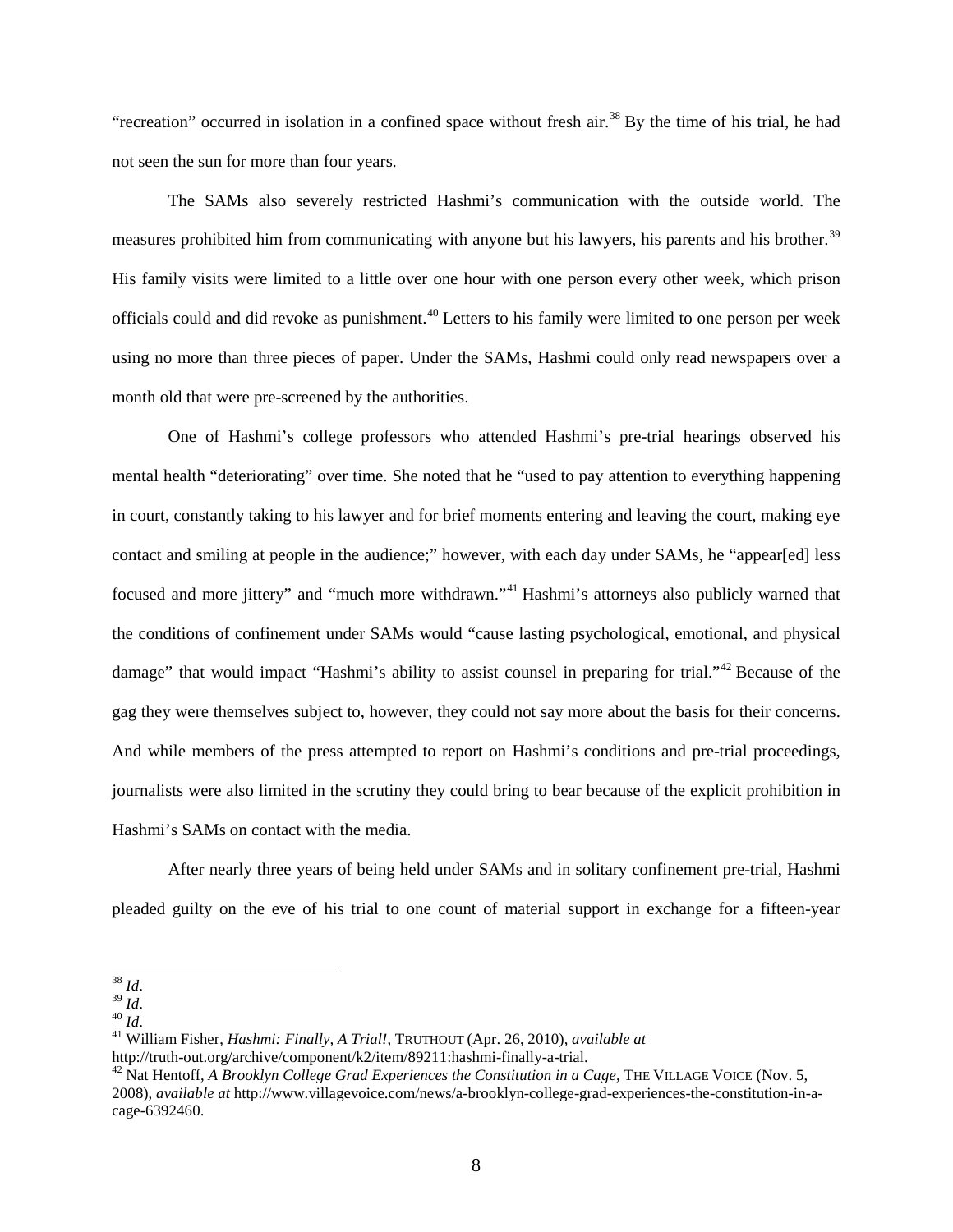sentence. The government, who had insisted throughout Hashmi's pretrial detention that he must kept under these extreme measures, removed the SAMs just a few months after he cooperated and pled guilty. U.N. Special Rapporteur on Torture Juan Mendez, who made several requests to the United States to visit Hashmi while he was incarcerated at ADX to no avail, described Hashmi's SAMs as "no more than [] punitive measure[s] that [are] unworthy of the United States as a civilized democracy."[43](#page-9-0) The Special Rapporteur concluded that, based on the available evidence, Hashmi's pretrial conditions constituted a violation of his rights under the Convention Against Torture.<sup>[44](#page-9-1)</sup>

## E. **Conclusion**

 $\overline{a}$ 

The United States' continued reliance on Special Administrative Measures, which intensify the already extreme experience of solitary confinement, is out of step with the growing national consensus against solitary. The newly revised U.N. Standard Minimum Rules for the Treatment of Prisoners, or the "Mandela Rules," condemn the isolation of prisoners for longer than fifteen days and forbid its use as punishment.[45](#page-9-2) This Committee has already called on the United States to reconsider its use of prolonged isolation,<sup>[46](#page-9-3)</sup> and the Inter-American Court of Human Rights has described the use of solitary confinement as "cruel and inhuman treatment[], damaging to the person's psychic and moral integrity and the right to respect of the dignity inherent to the human person."<sup>[47](#page-9-4)</sup> The U.N. Special Rapporteur on Torture and Other

<span id="page-9-0"></span><sup>43</sup> Sally Eberhardt & Jeanne Theoharis, *Five Years Ago, Obama Pledged to End Torture. He Still Hasn't*, THE NATION (Jan. 22, 2014), *available at* [http://www.thenation.com/article/five-years-ago-obama-pledged-end-torture-](http://www.thenation.com/article/five-years-ago-obama-pledged-end-torture-he-still-hasnt/)

<span id="page-9-1"></span><sup>&</sup>lt;sup>[44](http://www.thenation.com/article/five-years-ago-obama-pledged-end-torture-he-still-hasnt/)</sup> See Special Rapporteur of the Human Rights Council, Rep. of the Special Rapporteur on Torture and Other Cruel, Inhuman or Degrading Treatment or Punishment, Observations or Communications Transmitted to Governments and Replies Received ¶ 179, A/HRC/22/53/Add. 4 (Mar. 12, 2013) (by Juan E. Méndez).

<span id="page-9-2"></span><sup>&</sup>lt;sup>45</sup> United Nations Office of Drugs and Crimes, United Nations Standard Minimum Rules for the Treatment of Prisoners, U.N. Doc. E/CN.15/2015/L.6/Rev.1 [hereinafter Mandela Rules]. The Mandela Rules reflect "the general consensus of contemporary thought and the essential elements of the most adequate systems of today [and] set out what is generally accepted as being good principles and practice in the treatment of prisoners and prison management."  $Id$ , preliminary observation 1.

<span id="page-9-3"></span><sup>&</sup>lt;sup>46</sup> U.N. Comm. Against Torture, 36th Sess., Consideration of Reports Submitted by States Parties Under Article 19 of the Convention: Conclusions and Recommendations of the Committee Against Torture: United States of America, CAT/C/USA/CO/2, at ¶36 (May 18, 2006). The Committee Against Torture is the official body of independent experts established pursuant to the Convention Against Torture, a treaty ratified by the United States and part of United States law. Convention Against Torture and Other Cruel, Inhuman or Degrading Treatment or Punishment art. 17, Dec. 10, 1984, S. Treaty Doc. No. 100-20, 1465 U.N.T.S. 85.

<span id="page-9-4"></span><sup>&</sup>lt;sup>47</sup> Case of the Miguel Castro-Castro Prison v. Peru, Inter-Am. Ct. H.R. (ser. C) No. 160, at ¶323 (Nov. 25, 2006).